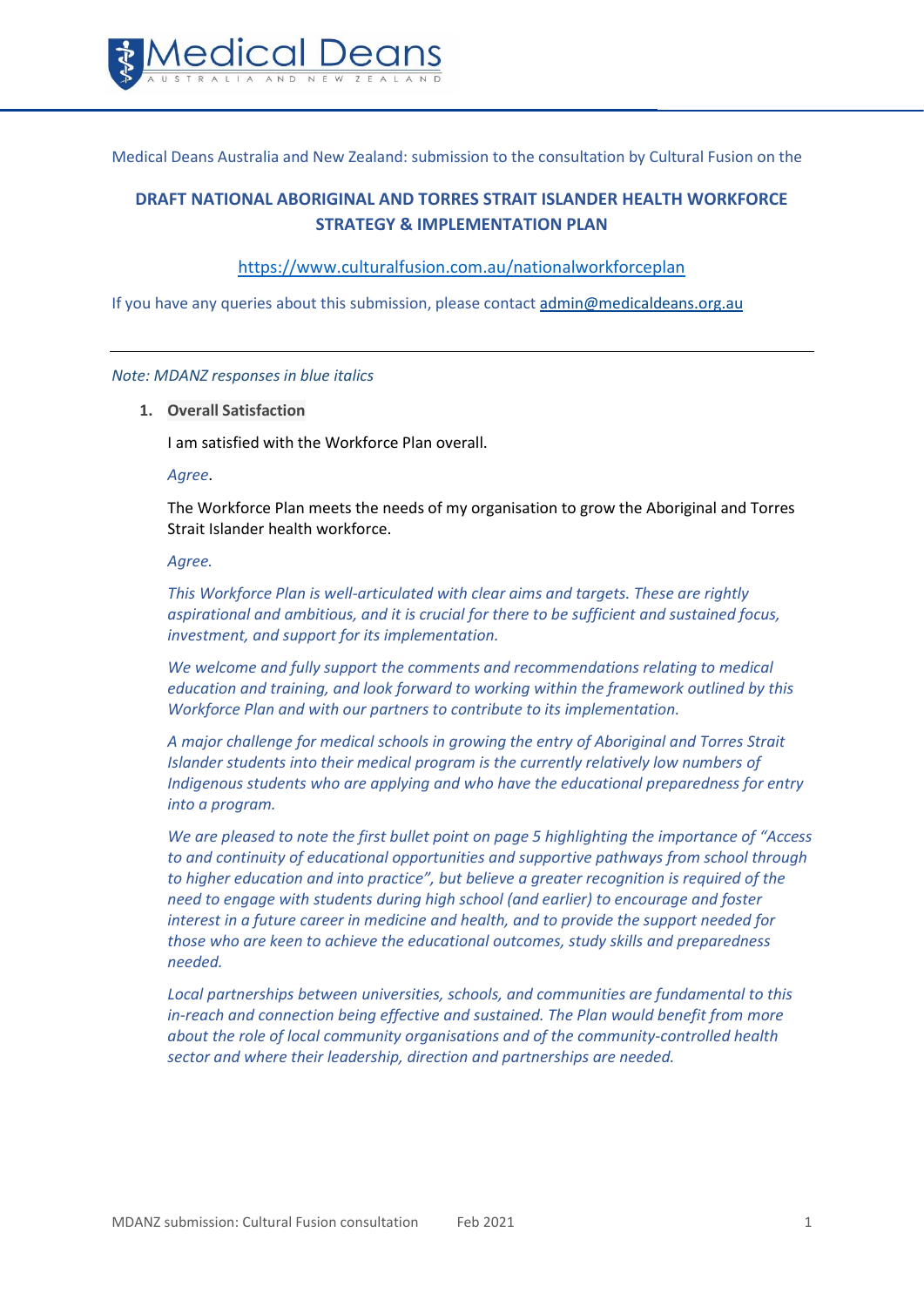

**2. The activities and actions currently undertaken within my organisation are aligned to the draft Workforce Plan's six Strategic Directions (pages 23 thru 26)**

Strategic Direction 1: Aboriginal and Torres Strait Islander people are represented and supported across all health disciplines, roles and functions.

### *Agree.*

Strategic Direction 2: The Aboriginal and Torres Strait Islander health workforce has the necessary skills, capacity and leadership across all health disciplines, roles, and functions.

### *Agree.*

Strategic Direction 3: Aboriginal and Torres Strait Islander people are employed in culturally safe and responsive workplace environments that are free of racism across health and all related sectors.

#### *Strongly Agree.*

Strategic Direction 4: There are appropriate numbers of Aboriginal and Torres Strait Islander students studying and completing health qualifications to meet the future health care needs of Aboriginal and Torres Strait Islander people.

### *Strongly Agree.*

Strategic Direction 5: Aboriginal and Torres Strait Islander health students have a high level of completion and graduation from their courses and are supported to transition into the workforce.

#### *Agree.*

Strategic Direction 6: Information and data are provided and shared across systems to assist health workforce planning, policy development, monitoring and evaluation, and continuous quality improvement.

#### *Strongly Agree.*

*Medical Deans Australia and New Zealand has a key objective to "promote improvements in Indigenous health through education and workforce development". All of the 6 Strategic Directions are key considerations in our work to progress this objective.*

*We are currently developing a new Indigenous Health Strategy to ensure a clear and effective direction for 2021 and beyond. Alignment with this Workforce Plan is a central aspect in the development of this.* 

# **3. The six Strategic Directions are relevant in supporting and building the Aboriginal and Torres Strait Islander Health Workforce.**

Strategic Direction 1: Aboriginal and Torres Strait Islander people are represented and supported across all health disciplines, roles, and functions.

### *Strongly Agree.*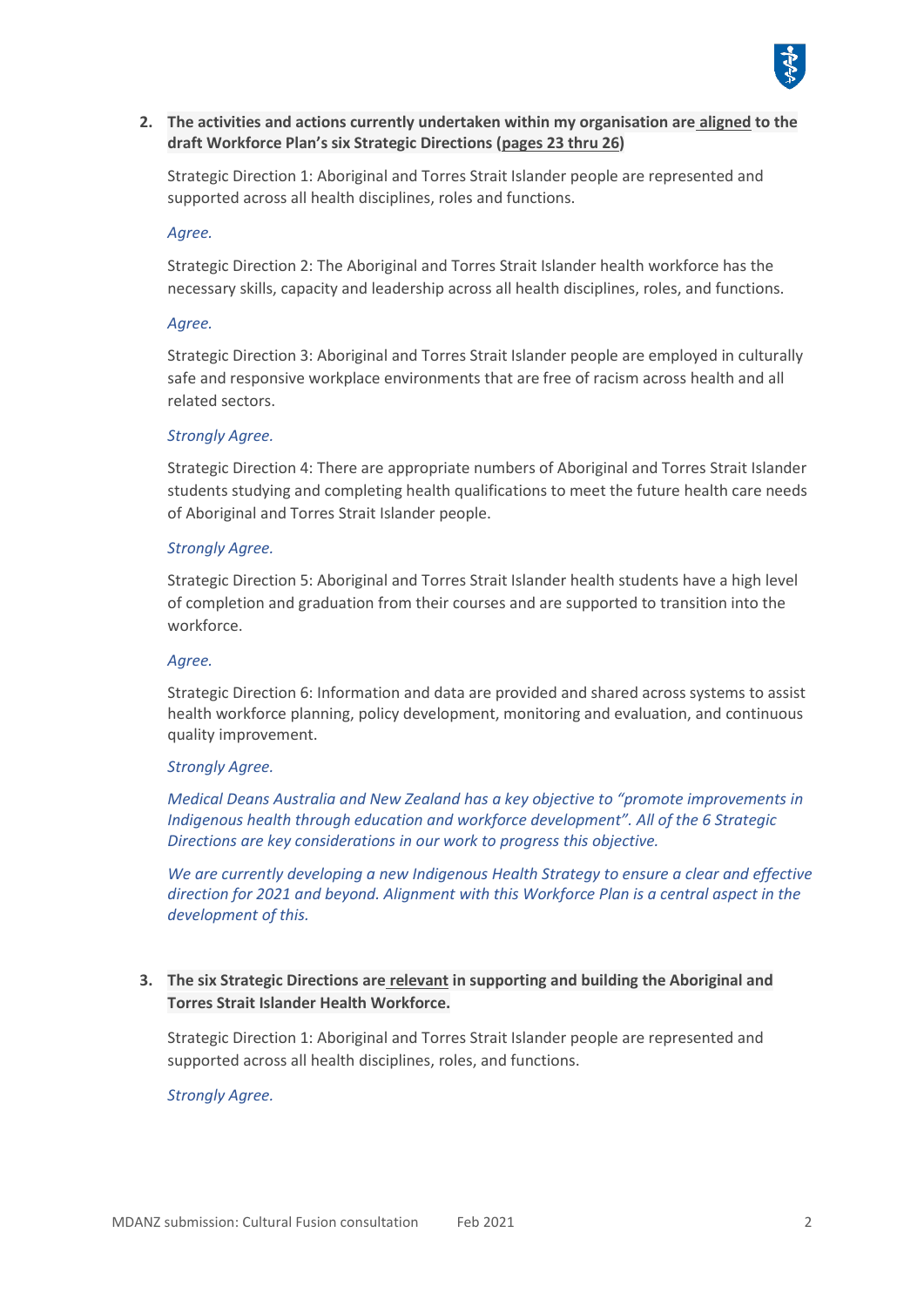

Strategic Direction 2: The Aboriginal and Torres Strait Islander health workforce has sufficient skills, capacity and leadership across all health disciplines, roles, and functions.

## *Strongly Agree.*

Strategic Direction 3: Aboriginal and Torres Strait Islander people are employed in culturally safe and responsive workplace environments that are free of racism across health and all related sectors.

## *Strongly Agree.*

Strategic Direction 4: There are sufficient Aboriginal and Torres Strait Islander students studying for and completing qualifications in health to meet the future healthcare needs of Aboriginal and Torres Strait Islander people.

# *Strongly Agree.*

Strategic Direction 5: Aboriginal and Torres Strait Islander health students have a high level of completion and graduation from their courses and are supported to transition into the workforce.

### *Strongly Agree.*

Strategic Direction 6: Information and data are provided and shared across systems to assist health workforce planning, policy development, monitoring and evaluation, and continuous quality improvement.

# *Strongly Agree.*

*These need to be well-embedded into organisations' HR policies and processes, with clear and strong leadership from the organisation's head and senior management.*

**4. Strategic Direction 1: Aboriginal and Torres Strait Islander people are represented and supported across all health disciplines, roles, and functions. (Implementation Actions on pages 30 thru 37)**

Do you agree or disagree with the implementation actions under this Strategic Direction?

- 1.1 Revise, expand and nationally standardise the professional scopes of practice for Aboriginal and Torres Strait Islander Health Workers and Aboriginal and Torres Strait Islander Health Practitioners.
- 1.2 Harmonise medicines authorities across all jurisdictions for Aboriginal and Torres Strait Islander Health Practitioners, aligned to the defined professional scopes of practice.
- 1.3 Implement pathways to return to work across the health sector.
- 1.4 Implementation of flexible workplace and education arrangements, and place based education.
- 1.5 Expansion and enhancement of clinical, workplace and cultural support mentoring programs.
- 1.6 Establish Aboriginal and Torres Strait Islander health peer support networks.
- 1.7 Optimise utilisation and reinvestment of Medicare Benefits Schedule (MBS) revenue to increase the employment of Aboriginal and Torres Strait Islander health workforce.
- 1.8 Implement recommendations from the Aboriginal Torres Strait Islander Reference Group under the MBS Taskforce Review.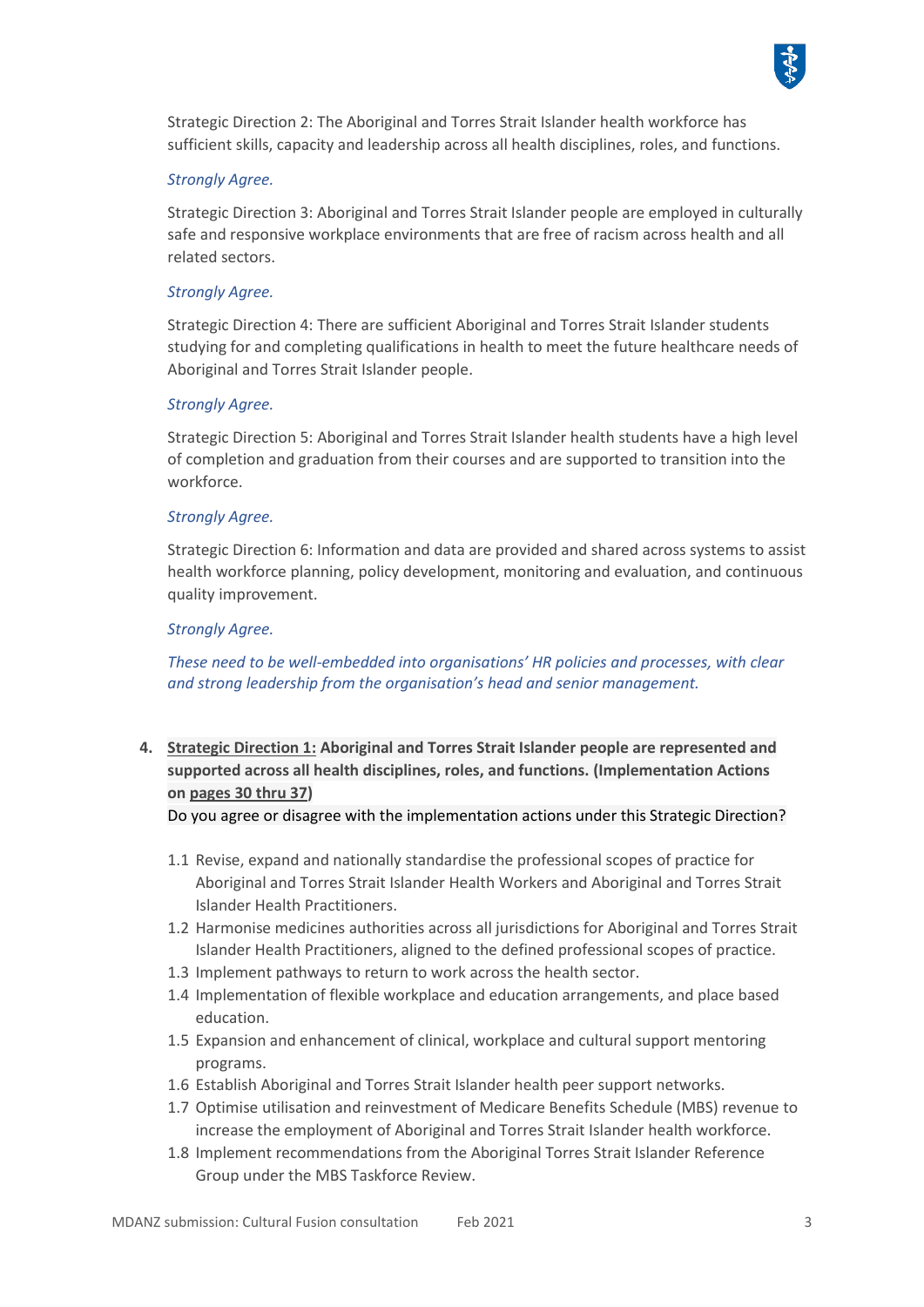

- 1.9 National recognition of Aboriginal and Torres Strait Islander social and emotional wellbeing and mental health professions across all health settings.
- 1.10 Expansion of the Aboriginal Mental Health Worker Training Program.
- 1.11 Grow and support the Aboriginal and Torres Strait Islander Environmental Health Workforce and rangers.

### *Agree.*

*We recommend that successful existing initiatives and networks are identified and built upon wherever possible, to avoid duplication and to enable these to be invested in to broaden and strengthen their reach and potential. For example, the work of AIDA and others in student and doctor support networks, and that of the LIME Network in connecting and supporting Indigenous medical educators.*

*These Strategic Directions need to be aligned and embedded across all sectors of health, health workforce, and education.*

**5. Strategic Direction 2**: **The Aboriginal and Torres Strait Islander health workforce has the necessary skills, capacity and leadership across all health disciplines, roles, and functions. (Implementation Actions on** pages 38 thru 42**)** Do you agree or disagree with the implementation actions under this Strategic Direction?

2.1 Develop and deliver jurisdictional Aboriginal and Torres Strait Islander health workforce plans and initiatives.

2.2 Establish formal partnerships and shared decision-making processes to co-design Aboriginal and Torres Strait Islander health workforce plans and initiatives at state, regional and local levels.

2.3 Establish a Leaders in Indigenous Allied Health Education and Training Network (LIAHTEN).

2.4 Enhance and expand investment in the Leaders in Indigenous Medical Education (LIME) Network and Leaders in Indigenous Nursing and Midwifery Education Network (LINMEN). 2.5 Enhance and strengthen the capacity and capability of Aboriginal and Torres Strait Islander Health Workforce Peak Organisations (ATSIHWPOs)

### *Agree.*

*2.1 We recommend noting that jurisdictional plans and initiatives need to include and actively support initiatives at a local, community level. 2.4 We welcome the recognition of the important work and achievements of the LIME Network and the support for its enhancement and expansion.*

**6. Strategic Direction 3: Aboriginal and Torres Strait Islander people are employed in culturally safe and responsive workplace environments that are free of racism across health and all related sectors. (Implementation Actions on** pages 43 thru 48**)** Do you agree or disagree with the implementation actions under this Strategic Direction?

3.1 Undertake cultural safety reviews and assessments to address the legacy of institutional racism in the health, education and training sectors.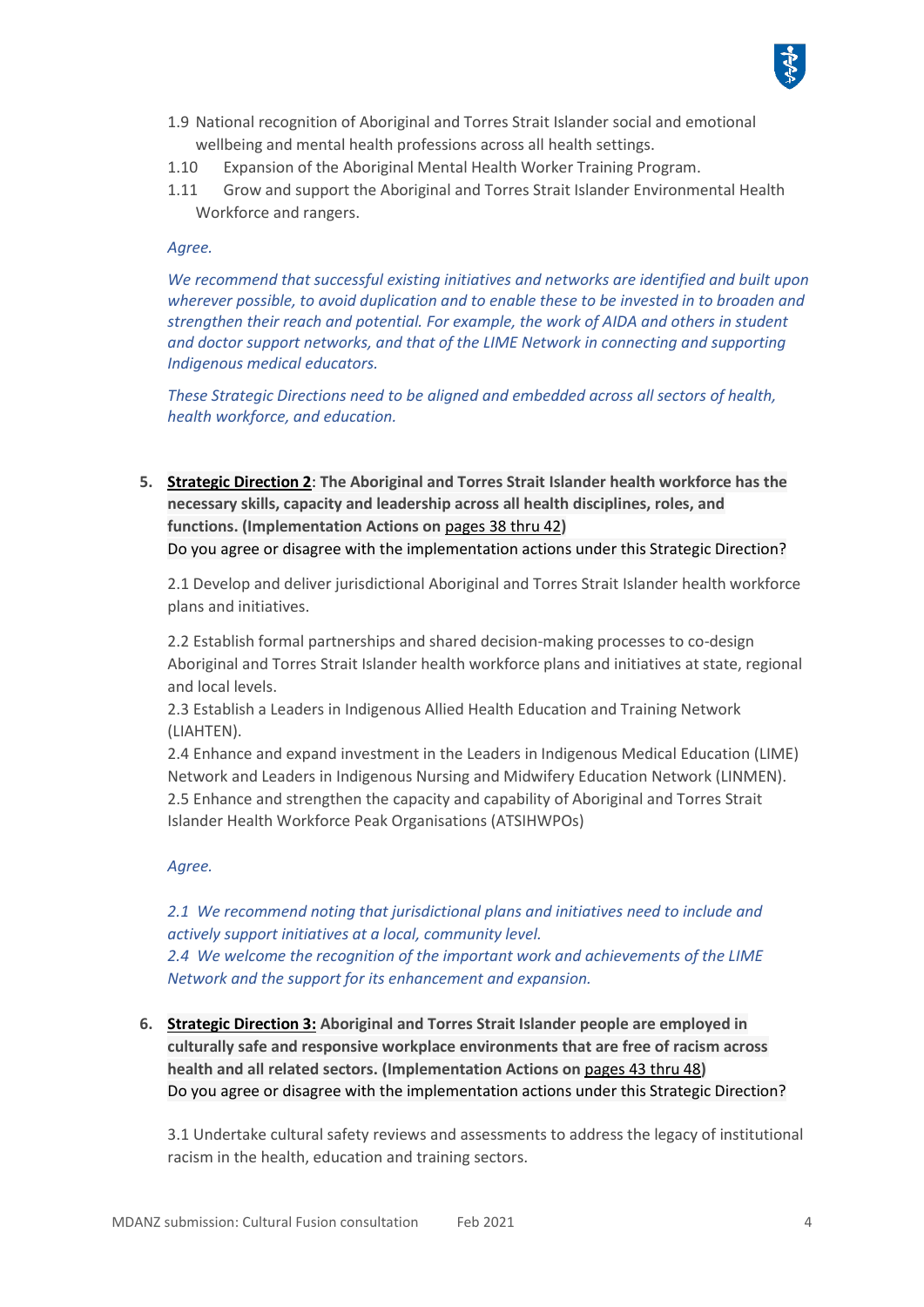

3.2 Development of an Aboriginal and Torres Strait Islander Accreditation Assessors workforce.

3.3 Develop a national Aboriginal and Torres Strait Islander cultural safety website.

3.4 Establish mandated national standards for cultural safety in higher education.

3.5 Implement the Aboriginal and Torres Strait Islander Health Curriculum Framework.

3.6 Embed culturally safe practice into continuing professional development.

3.7 Recognise and remunerate Aboriginal and Torres Strait Islander staff, reflecting the value of their contribution to improved care and outcomes for Aboriginal and Torres Strait Islander clients and their communities.

# *Agree.*

*It is important for there to be a more coordinated and consistent emphasis and increased effort to stamp out institutional racism across the health and health education sector to supplement the work being done at individual organisations.*

*In terms of recommendation 3.5, 'Implement the Aboriginal and Torres Strait Islander Health Curriculum Framework', we recommend that this is revised to add the additional wording 'or demonstrate how it aligns with your curriculum' to recognise that the Framework is closely aligned with the CDAMS Indigenous Health Curriculum Framework upon which many of our medical schools' curricula are based.*

**7. Strategic Direction 4**: **There are appropriate numbers of Aboriginal and Torres Strait Islander students studying and completing health qualifications to meet the future health care needs of Aboriginal and Torres Strait Islander people. (Implementation Actions on** pages 49 thru 54**)**

Do you agree or disagree with the implementation actions under this Strategic Direction?

4.1 Expansion and enhancement of existing school-based traineeship programs to focus on Aboriginal and Torres Strait Islander designed and led initiatives.

4.2 Enhance and expand Aboriginal and Torres Strait Islander workforce traineeship programs.

4.3. Enhance existing scholarship programs, such as the Puggy Hunter Memorial Scholarship Scheme and Lowitja Institute scholarships, to prioritise emerging health roles based on health needs.

4.4 Assess and align eligibility criteria for incentivised programs such as traineeships, scholarships, cadetships and fellowships, to support continuous progression within and across education to employment pathways.

4.5 Development of an Indigenous Health Research Workforce.

4.6 Implement a national campaign to promote health careers to Aboriginal and Torres Strait Islander people

# *Agree.*

*The implementation actions need to be stronger. We need to improve people's access to studying medicine/health, e.g. more from rural and remote areas, first in family. To get and keep them, they need to be able to see themselves in medical education and training and in the profession – to do this, there needs to be more Aboriginal and Torres Strait Islander people being involved.*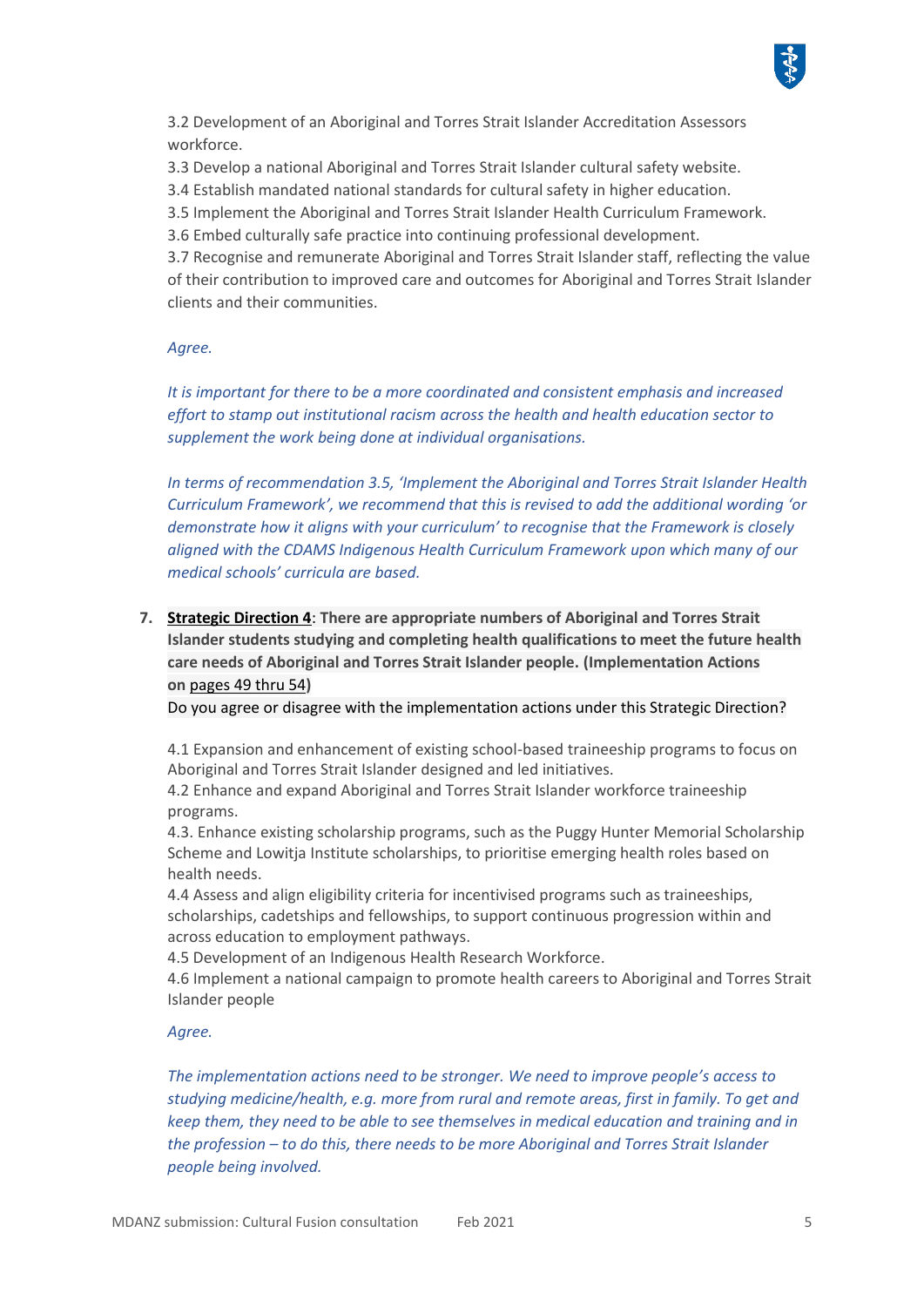

*Bridging pathways have proved extremely effective and we suggest investment in these be a specific recommendation within this Plan.*

*Connections with high schools and bridging programs can only be through partnerships between universities and communities at the local level.*

*However, connecting with, encouraging, and supporting students needs to start far earlier than the later high school years, and are pleased that the Department of Education, Skills and Employment is included in many of the recommended Implementation Actions. Their involvement and input are crucial.*

**8. Strategic Direction 5: Aboriginal and Torres Strait Islander health students have a high level of completion and graduation from their courses and are supported to transition into the workforce. (Implementation Actions on** pages 55 thru 58**)** Do you agree or disagree with the implementation actions under this Strategic Direction?

5.1 Establishment of Aboriginal and Torres Strait Islander student support networks. 5.2 Enhancement of Aboriginal and Torres Strait Islander Education Units to strengthen linkages with Aboriginal and Torres Strait Islander community-controlled health sector and other health employers.

5.3 Enhance the support and assistance provided to Aboriginal and Torres Strait Islander health students from regional, rural and remote areas.

#### *Agree.*

*As noted earlier (in response to question 4), we recommend that successful existing initiatives and networks are identified and built upon wherever possible, to avoid duplication and to enable these to be invested in to broaden and strengthen their reach and potential.*

*Initiatives in this area are crucial, and need to be sufficient to be able to make a sustained difference. The Plan overall would greatly benefit from more inclusion and specificity to address the area of postgraduate training, and the transitions within the medical training pipeline, for example, the transition to internship, and transition into vocational training.*

*The Rural Health Multidisciplinary Training Program has been highly effective in this area, and we recommend a specific recommendation is considered relating to this Program moving forward.*

**9. Strategic Direction 6: Information and data are provided and shared across systems to assist health workforce planning, policy development, monitoring and evaluation, and continuous quality improvement. (Implementation Actions are on pages 59 thru 61)** Do you agree or disagree with the implementation actions under this Strategic Direction?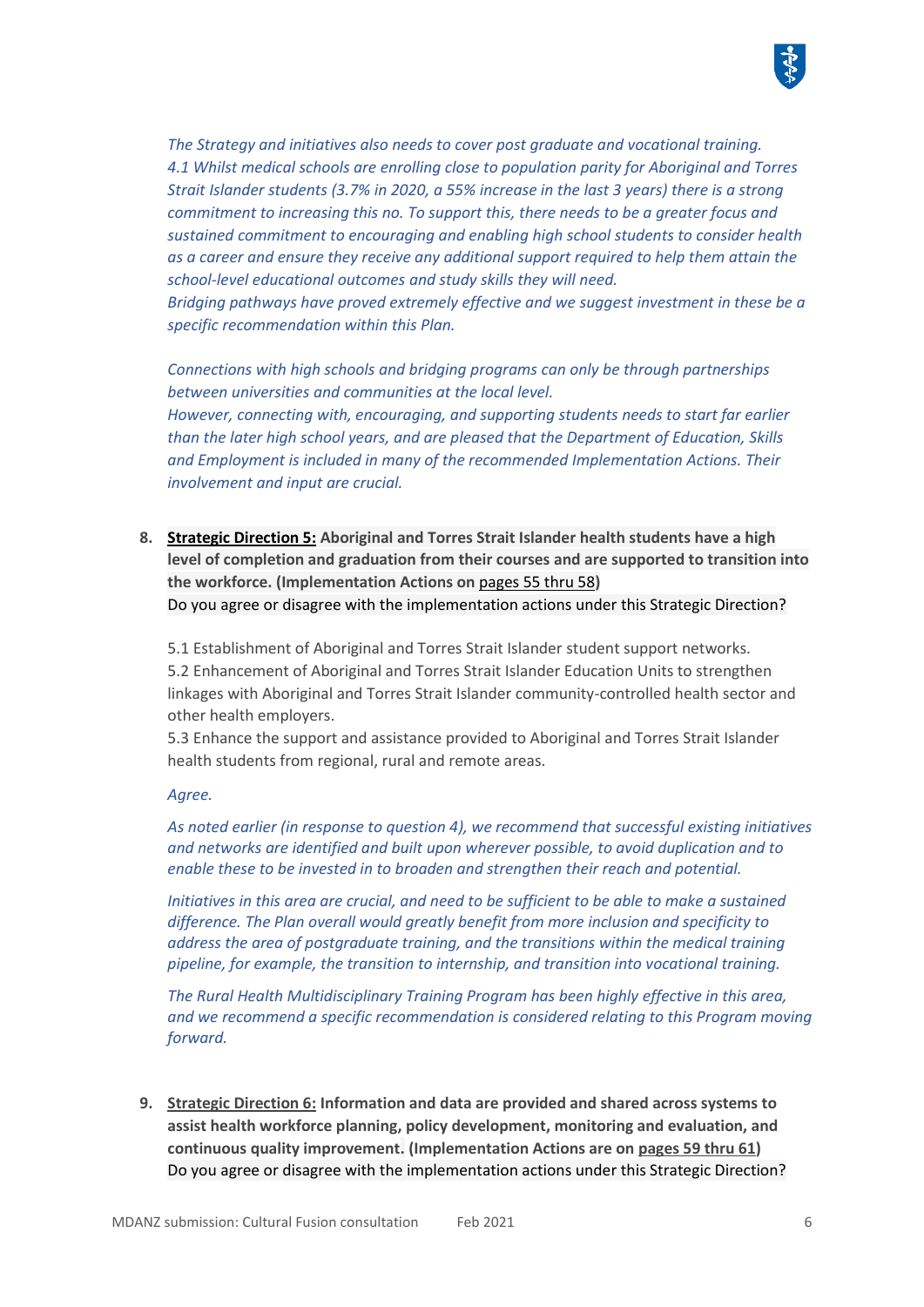

6.1 Reform and improve the collection and use of Aboriginal and Torres Strait Islander health workforce data.

6.2 Expansion of the National Health Workforce Dataset and the Health Demand and Supply Utilisation Patterns Planning (HeaDS UPP) Tool.

6.3 Targeted Burden of Disease research at the jurisdictional and regional level.

*Agree.*

*Medical Deans would be pleased to be engaged in this work and contribute to a broader and more connected strategy that enables information relating to entry-level medical education and training to be incorporated.*

**10. Strategic Direction 1**: **Aboriginal and Torres Strait Islander people are represented and supported across all health disciplines, roles and functions.** Which implementation actions are most important in your State or Territory?

### Please rank from 1 – 11 answers

- 1.1 Revise, expand and nationally standardise the professional scopes of practice for Aboriginal and Torres Strait Islander Health Workers and Aboriginal and Torres Strait Islander Health Practitioners.
- 1.2 Harmonise medicines authorities across all jurisdictions for Aboriginal and Torres Strait Islander Health Practitioners, aligned to the defined professional scopes of practice.
- 1.3 Implement pathways to return to work across the health sector.
- 1.4 Implementation of flexible workplace and education arrangements, and place-based education.
- 1.5 Expansion and enhancement of clinical, workplace and cultural support mentoring programs.
- 1.6 Establish Aboriginal and Torres Strait Islander health peer support networks.
- 1.7 Optimise utilisation and reinvestment of Medicare Benefits Schedule (MBS) revenue to increase the employment of Aboriginal and Torres Strait Islander health workforce.
- 1.8 Implement recommendations from the Aboriginal Torres Strait Islander Reference Group under the MBS Taskforce Review.
- 1.9 National recognition of Aboriginal and Torres Strait Islander social and emotional wellbeing and mental health professions across all health settings.
- 1.10 Expansion of the Aboriginal Mental Health Worker Training Program.
- 1.11 Grow and support the Aboriginal and Torres Strait Islander Environmental Health Workforce and rangers.

If you would like to, please provide additional information about your rankings. (500 words)

*As this is focused at a jurisdictional level, and Medical Deans works at a national level, we will leave this matter to those who are more qualified than we to answer.*

**11. Strategic Direction 2: The Aboriginal and Torres Strait Islander health workforce has the necessary skills, capacity and leadership across all health disciplines, roles, and functions.** Which implementation actions are most important in your State or Territory?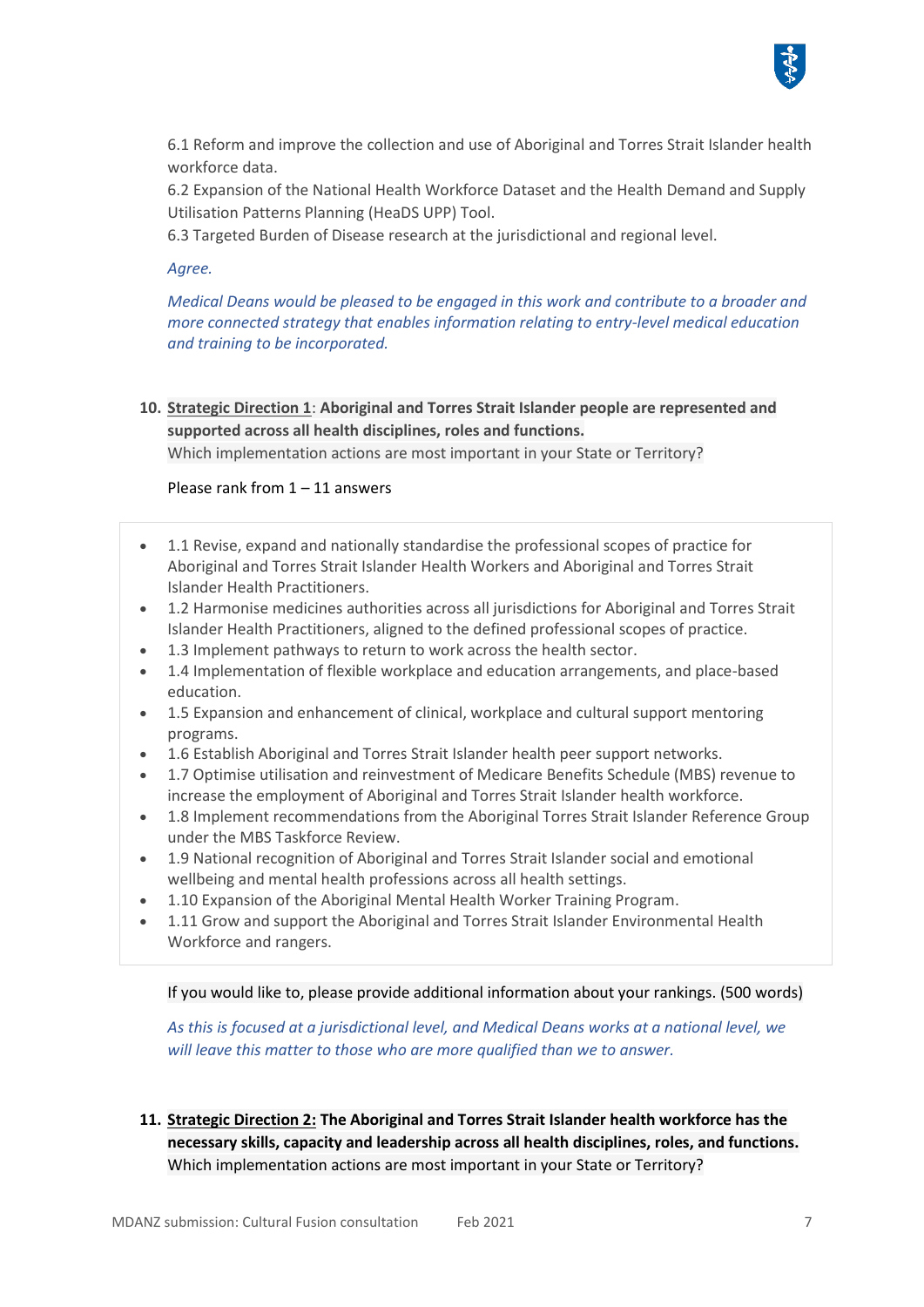

### Please rank from 1 – 5 answers

- 2.1 Develop and deliver jurisdictional Aboriginal and Torres Strait Islander health workforce plans and initiatives.
- 2.2 Establish formal partnerships and shared decision making processes to co-design Aboriginal and Torres Strait Islander health workforce plans and initiatives at state, regional and local levels.
- 2.3 Establish a Leaders in Indigenous Allied Health Education and Training Network (LIAHTEN).
- 2.4 Enhance and expand investment in the Leaders in Indigenous Medical Education (LIME) Network and Leaders in Indigenous Nursing and Midwifery Education Network (LINMEN).
- 2.5 Enhance and strengthen the capacity and capability of Aboriginal and Torres Strait Islander Health Workforce Peak Organisations (ATSIHWPOs)

If you would like to, please provide additional information about your rankings. (500 words)

*As this is focused at a jurisdictional level, and Medical Deans works at a national level, we will leave this matter to those who are more qualified than we to answer.*

**12. Strategic Direction 3: Aboriginal and Torres Strait Islander people are employed in culturally safe and responsive workplace environments that are free of racism across health and all related sectors.**

Which implementation actions are most important in your State or Territory?

Please rank from 1 – 7 answers

- 3.1 Undertake cultural safety reviews and assessments to address the legacy of institutional racism in the health, education and training sectors.
- 3.2 Development of an Aboriginal and Torres Strait Islander Accreditation Assessors workforce.
- 3.3 Develop a national Aboriginal and Torres Strait Islander cultural safety website.
- 3.4 Establish mandated national standards for cultural safety in higher education.
- 3.5 Implement the Aboriginal and Torres Strait Islander Health Curriculum Framework.
- 3.6 Embed culturally safe practice into continuing professional development.
- 3.7 Recognise and remunerate Aboriginal and Torres Strait Islander staff, reflecting the value of their contribution to improved care and outcomes for Aboriginal and Torres Strait Islander clients and their communities, vided by the DOH at a later date

If you would like to, please provide additional information about your rankings. (500 words)

*As this is focused at a jurisdictional level, and Medical Deans works at a national level, we will leave this matter to those who are more qualified than we to answer.*

# **13. Strategic Direction 4: There are appropriate numbers of Aboriginal and Torres Strait Islander students studying and completing health qualifications to meet the future health care needs of Aboriginal and Torres Strait Islander people.**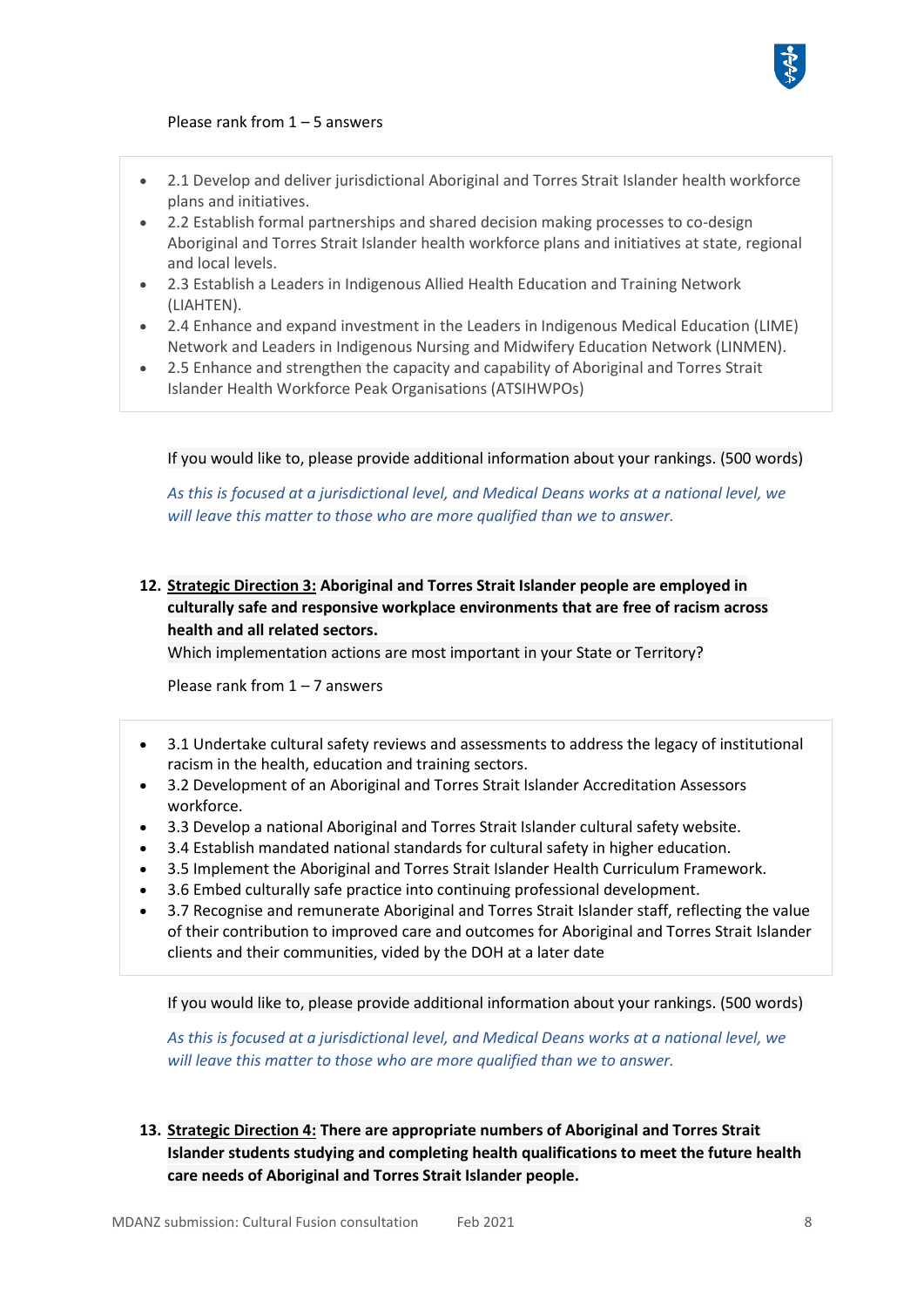

Which implementation actions are most important in your State or Territory?

Please rank from 1 – 6 answers

- 4.1 Expansion and enhancement of existing school-based traineeship programs to focus on Aboriginal and Torres Strait Islander designed and led initiatives.
- 4.2 Enhance and expand Aboriginal and Torres Strait Islander workforce traineeship programs.
- 4.3. Enhance existing scholarship programs, such as the Puggy Hunter Memorial Scholarship Scheme and Lowitja Institute scholarships, to prioritise emerging health roles based on health needs.
- 4.4 Assess and align eligibility criteria for incentivised programs such as traineeships, scholarships, cadetships and fellowships, to support continuous progression within and across education to employment pathways.
- 4.5 Development of an Indigenous Health Research Workforce.
- 4.6 Implement a national campaign to promote health careers to Aboriginal and Torres Strait Islander people.

*As this is focused at a jurisdictional level, and Medical Deans works at a national level, we will leave this matter to those who are more qualified than we to answer.*

*However, overall and as discussed under Q.6, Medical Deans' believes the following two actions – co-designed and co-developed with local community Aboriginal and Torres Strait Islander organisations under a national framework – are best placed to support Strategic Direction 4 in relation to supporting growth in Aboriginal and Torres Strait Islander medical student numbers:*

- *early identification of students with potential for entry to medical school in secondary school, followed by locally-based support and mentorship for these students to choose a career in medicine and meet entry requirements*
- *implementation of bridging programs designed and administered at the local level, to support Aboriginal and Torres Strait Islander high school students progress to medical school.*
- **14. Strategic Direction 5**: **Aboriginal and Torres Strait Islander health students have a high level of completion and graduation from their courses and are supported to transition into the workforce.**

Which implementation actions are most important in your State or Territory?

Please rank from 1 – 3 answers

- 5.1 Establishment of Aboriginal and Torres Strait Islander student support networks.
- 5.2 Enhancement of Aboriginal and Torres Strait Islander Education Units to strengthen linkages with Aboriginal and Torres Strait Islander communities controlled health sector and other health employers
- 5.3 Enhance the support and assistance provided to Aboriginal and Torres Strait Islander health students from regional, rural and remote areas.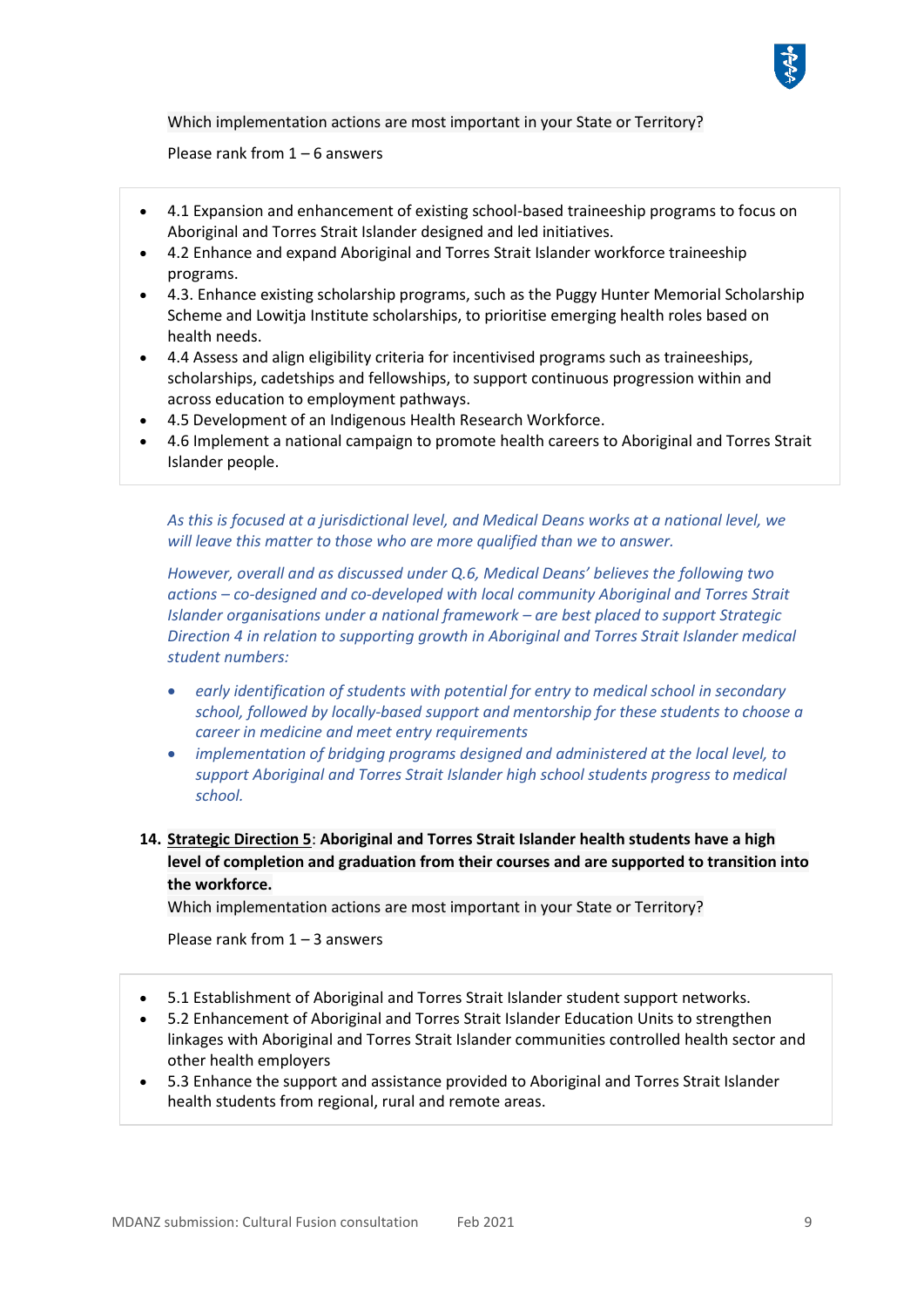

*As this is focused at a jurisdictional level, and Medical Deans works at a national level, we will leave this matter of state and territory level priorities to those who are more qualified than we to answer.*

*All these three actions are vital, and Medical Deans' is committed to working to continue strengthening the current work and structures to drive further improvements.*

**15. Strategic Direction 6: Information and data are provided and shared across systems to assist health workforce planning, policy development, monitoring and evaluation, and continuous quality improvement.**

Which implementation actions are most important in your State or Territory?

Please rank from 1 – 3 answers

- 6.2 Expansion of the National Health Workforce Dataset and the Health Demand and Supply Utilisation Patterns Planning (HeaDS UPP) Tool.
- 6.1 Reform and improve the collection and use of Aboriginal and Torres Strait Islander health workforce data.
- 6.3 Targeted Burden of Disease research at the jurisdictional and regional level.

*As this is focused at a jurisdictional level, and Medical Deans works at a national level, we will leave this matter to those who are more qualified than we to answer.*

**16.** Do the implementation actions in the draft Workforce Plan sufficiently address barriers (as identified by your organisation) to employment, education and training?

*No.*

### *Only partially.*

*Growing the pool of Aboriginal and Torres Strait Islander students seeking entry into medical programs is vital. We would like to see a greater recognition of the need for increased inreach into high schools (and earlier) to encourage, support and enable more Aboriginal and Torres Strait Islander students to consider a medical career and explore what they need to achieve the necessary levels of educational outcomes, study skills and preparedness for entry into medical school.*

*In addition, addressing the need for more bridging programs will be fundamental to supporting the transition for many from high school to university.*

*As stated earlier, these need to be co-designed and co-developed by the local communities working in partnership with the universities to enable them to be truly effective.*

**17. The following question is specific to the implementation actions outlined under Strategic Direction 1 in the draft Workforce Plan. (Implementation, Monitoring and Reporting Framework on pages 30 thru 37)**

Are there any Timeframes, Responsibilities or Monitoring and Reporting elements that require additions or amendments? Please include details below.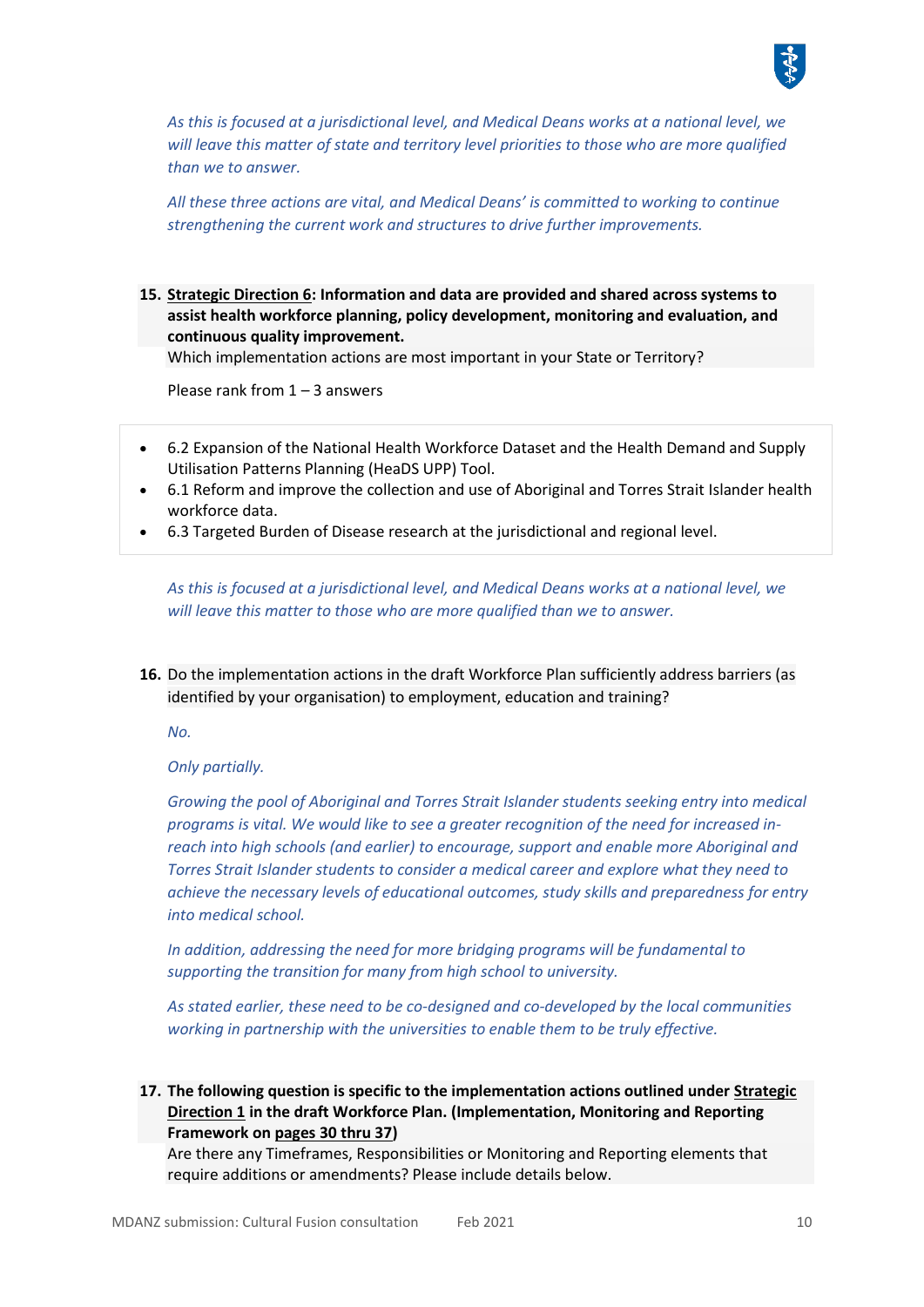

*Note: our comment here applies to questions 17 through 22.*

*Care needs to be taken that the level of reporting is appropriate and useful, and does not create an unnecessary burden on those involved. The resourcing required to collect and report the data necessary must be taken into account within the funding agreements.*

**18. The following question is specific to the implementation actions outlined under Strategic Direction 2 in the draft Workforce Plan. (Implementation, Monitoring and Reporting Framework on pages 38 thru 42)**

Are there any Timeframes, Responsibilities or Monitoring and Reporting elements that require additions or amendments? Please include details below.

**19. The following question is specific to the implementation actions outlined under Strategic Direction 3 in the draft Workforce Plan. (Implementation, Monitoring and Reporting Framework on pages 43 thru 48)**

Are there any Timeframes, Responsibilities or Monitoring and Reporting elements that require additions or amendments? Please include details below.

**20. The following question is specific to the implementation actions outlined under Strategic Direction 4 in the draft Workforce Plan. (Implementation, Monitoring and Reporting Framework on pages 49 thru 54)**

Are there any Timeframes, Responsibilities or Monitoring and Reporting elements that require additions or amendments? Please include details below.

**21. The following question is specific to the implementation actions outlined under Strategic Direction 5 in the draft Workforce Plan. (Implementation, Monitoring and Reporting Framework on pages 55 thru 58)**

Are there any Timeframes, Responsibilities or Monitoring and Reporting elements that require additions or amendments? Please include details below.

*Nothing further to add.*

**22. The following question is specific to the implementation actions outlined under Strategic Direction 6 in the draft Workforce Plan. (Implementation, Monitoring and Reporting Framework on pages 59 thru 61)**

Are there any Timeframes, Responsibilities or Monitoring and Reporting elements that require additions or amendments? Please include details below.

#### *Nothing further to add.*

**23. The following questions aim to identify existing or needed support initiatives, not outlined in the draft Workforce Plan, which could support or enhance its intended outcomes.**

#### Employment

OPPORTUNITIES: The Draft Workforce Plan seeks to improve employment opportunities and recruitment of Aboriginal and Torres Strait Islander people in the health workforce. Are there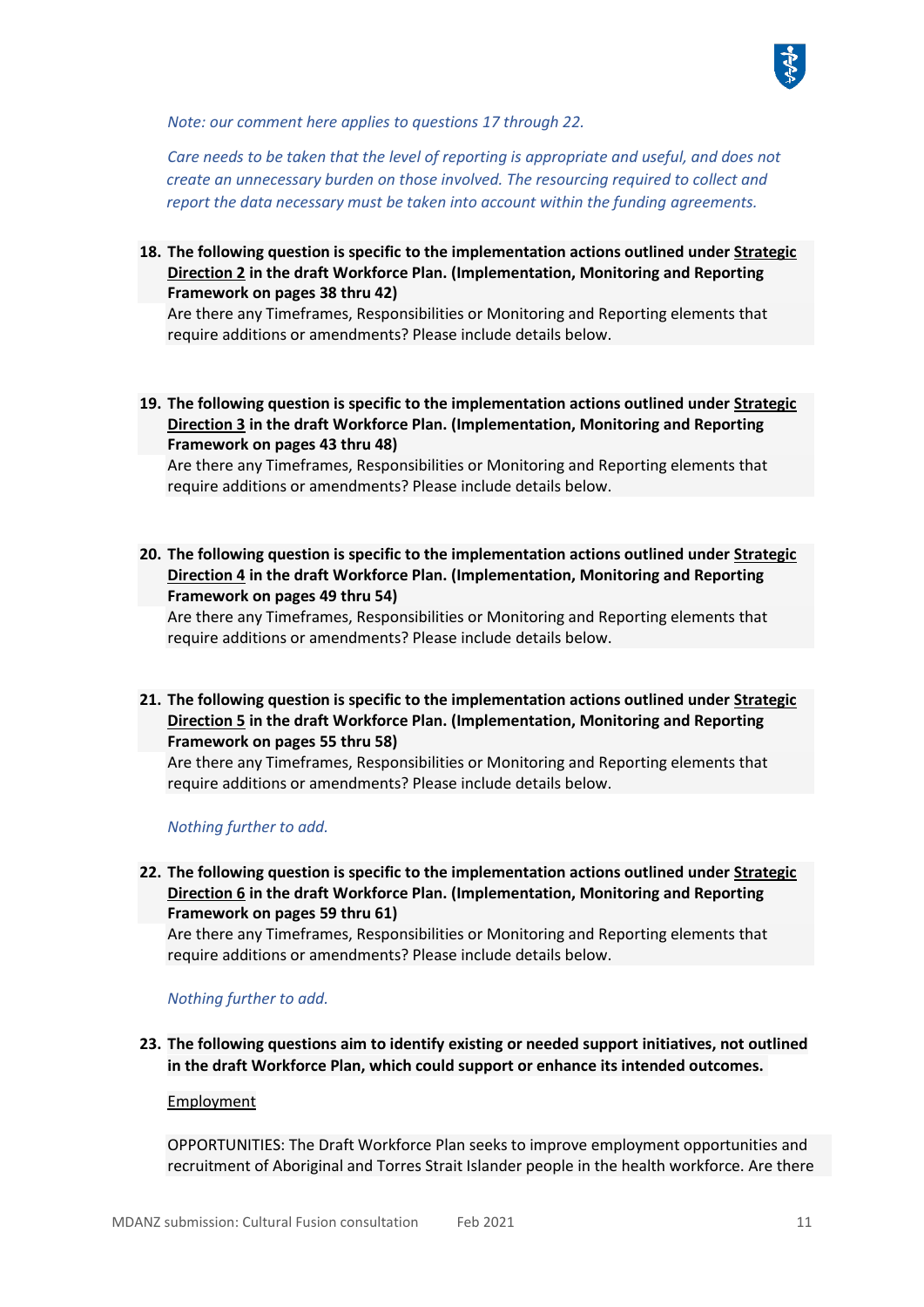

additional existing initiatives that are relevant and successful that would further improve the draft Workforce Plan?

*Increased support for Aboriginal and Torres Strait Islander clinician-academics and clinicianresearchers is vital, as they play a key role across the whole training pipeline. We believe this needs to be more strongly recognised and supported.*

*Aboriginal and Torres Strait Islander students need to be able to see themselves in the profession – there is an opportunity to build on the work of AIDA in this area.*

*The Rural Health Multidisciplinary Training Program has supported Rural Clinical Schools and University Departments of Rural Health in effectively partnering closely at a local level with communities and elders – we strongly recommend that there be specific actions to leverage and further build on this success.*

*Actions to increase postgraduate training in regional and rural areas are missing within the Plan, and are sorely needed.*

SUPPORT: Actions supporting efforts to attract more Aboriginal and Torres Strait Islander people to careers in the health sector, are included in the draft Workforce Plan. What additional, if anything, do you think should be done to make health a more attractive career destination?

### *Nothing further to add.*

#### **Training**

The Draft Workforce Plan includes actions to increase training opportunities for Aboriginal and Torres Strait Islander people. Do you have any other suggestions?

*Our comments are provided elsewhere in our response, and primarily highlight the need to grow the pool of students – from high school or mature-age students – interested in and prepared for commencement into a medical program.*

#### Education

OPPORTUNITIES: The draft Workforce Plan includes actions to create new education and training pathways for Aboriginal and Torres Strait Islander people interested in a career in the health sector. Are there additional actions you think important to include in the Plan?

*Our comments are provided elsewhere in our response, and primarily highlight the need to grow the pool of students – from high school or mature-age students – interested in and prepared for commencement into a medical program.*

SUPPORT: The draft Workforce Plan includes actions that will support the development of Aboriginal and Torres Strait Islander people throughout the different stages of their career in health (from school, through to higher education and into the workforce). Are there additional actions you think are important to include in the Plan?

*Nothing further to add.*